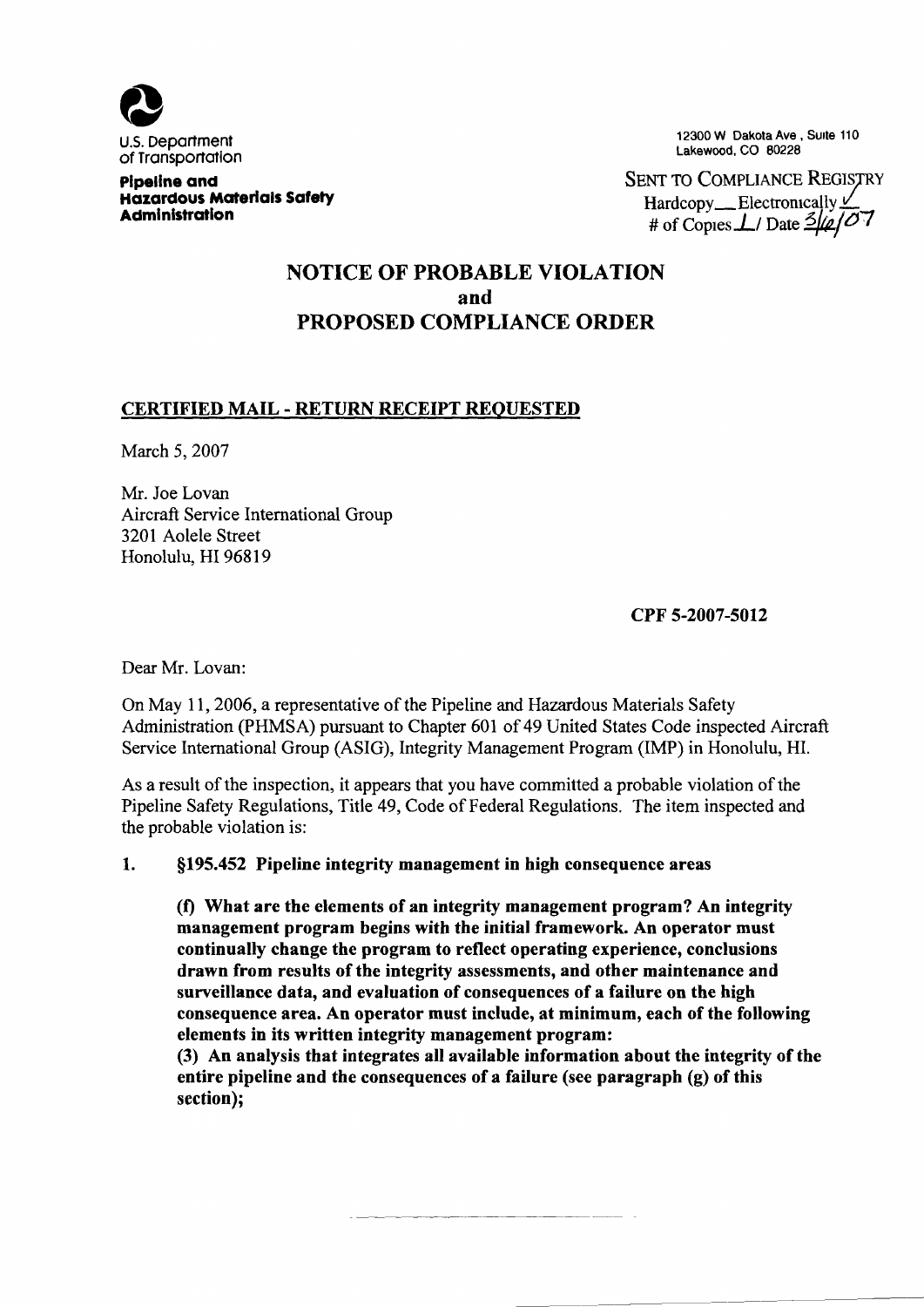Aircraft Service International Group did not complete an evaluation of risk on the facility, such as: valves and other appurtenances connected to line pipe, pumping units, fabricated assemblies associated with pumping units, metering and delivery stations and fabricated assemblies therein, and breakout tanks,

#### Proposed Compliance Order

Pursuant to 49 United States Code  $\S$  60118, the Pipeline and Hazardous Materials Safety Administration proposes to issue a Compliance Order to Aircraft Service International Group. Please refer to the *Proposed Compliance Order* that is enclosed and made a part of this Notice.

### Response to this Notice

Enclosed as part of this Notice is a document entitled Response Options for Pipeline Operators in Compliance Proceedings. Please refer to this document and note the response options. Be advised that all material you submit in response to this enforcement action is subject to being made publicly available. If you believe that any portion of your responsive material qualifies for confidential treatment under 5 U.S.C. 552(b), along with the complete original document you must provide a second copy of the document with the portions you believe qualify for confidential treatment redacted and an explanation of why you believe the redacted information qualifies for confidential treatment under 5 U.S.C. 552(b). If you do not respond within 30 days of receipt of this Notice, this constitutes a waiver of your right to contest the allegations in this Notice and authorizes the Associate Administrator for Pipeline Safety to find facts as alleged in this Notice without further notice to you and to issue a Final Order.

In your correspondence on this matter, please refer to CPF 5-2007-5012 and for each document you submit, please provide a copy in electronic format whenever possible.

Sincerely Jul Chris Hoidal

Director, Western Region Pipeline and Hazardous Materials Safety Administration

| Enclosures: | Proposed Compliance Order                                         |
|-------------|-------------------------------------------------------------------|
|             | Response Options for Pipeline Operators in Compliance Proceedings |

cc: PHP-60 Compliance Registry PHP-500 H. Nguyen (#117838)